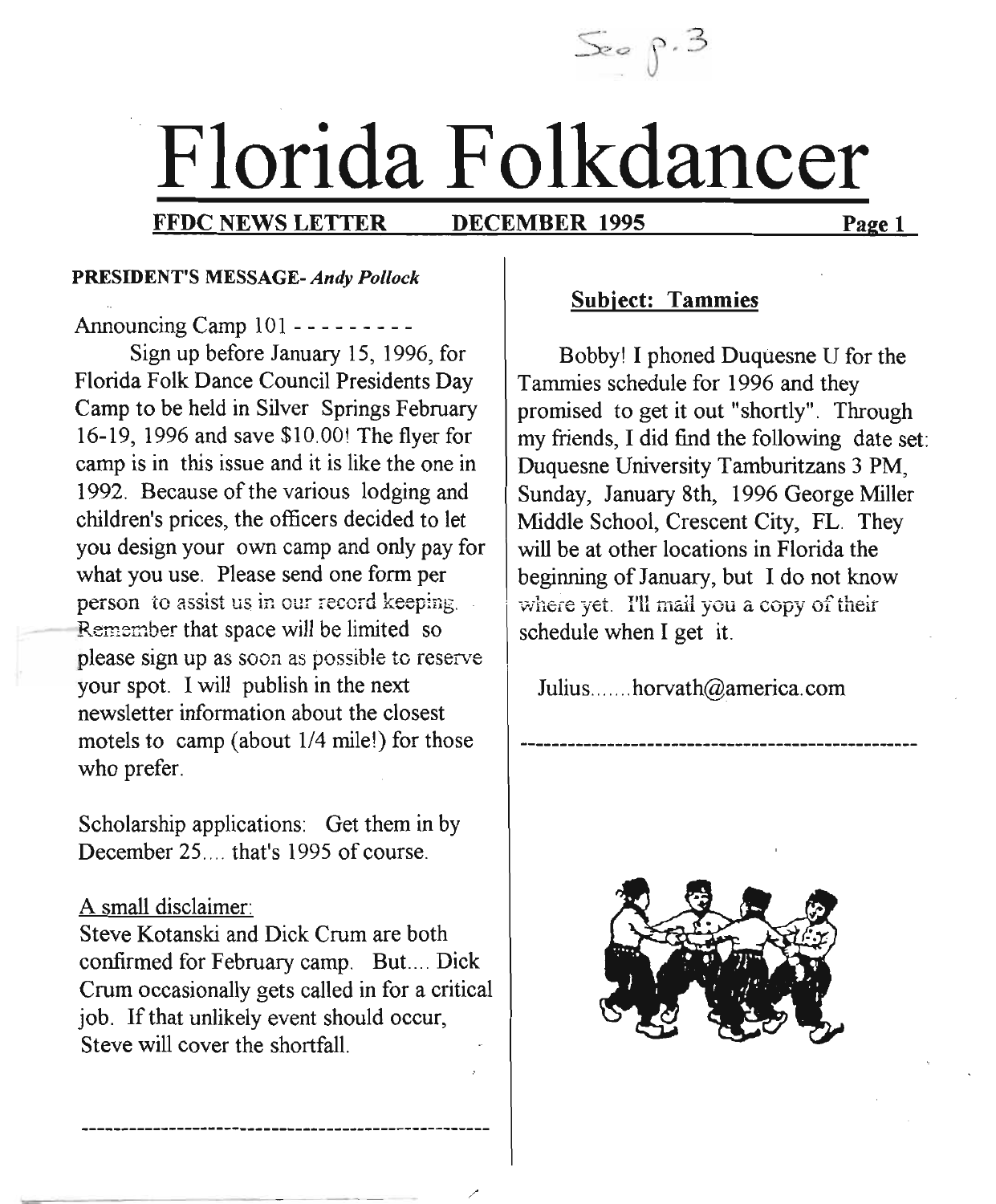FLORIDA FOLK DANCE COUNCIL NEWSLETTER Page 2

This newsletter is mailed monthly to members of the FFDC. Copyright © by the Florida Folk Dance Council. Permission is given to publish excerpts from articles provided credit is given to FFDC Newsletter.

The Florida Folk Dance Council is a non-profit corporation which coordinates events, disseminates information and encourages education and appreciation of international folk dances and related cultural activities for group and individuals in Florida. Membership is \$10.00 per calendar year collected in January.

The editor reserves the right to edit material submitted to the newsletter. All material must be dated and signed.

# DEADLINE FOR MATERIAL IS THE 15th OF THE PRECEDING MONTH

Order of preference for article formats:

1.) To make life much easier, send articles via Prodigy at user # RKHD58A. OR E.MAIL it to rkhd58a@prodigy.com. E.mail may be accessed through most common on-line carriers as CompuServe, Prodigy, America Online, America, any Internet carrier or connection, and others that are emerging almost weekly. 2.) Mail it to me via floppy disk (IBM compatible formatted disk). The density can be 360 , 720, 1.2, or 1.44. The file

formats can be. almost any popular word processor. I can import Word Perfect, Word for Windows, Peachtext, Wordstar, plain text, & many others. I am using Lotus Ami Pro. I will even mail your disks back if you wish.

3. Send it to me by mail. I have to retype it into my word processor, but that's my job, I guess.

Mail information, articles, & change of address to:

FFDC NEWSLETTER BOBBY 1. QUIBODEAUX 9859 BERRY DEASE ROAD ORLANDO FL 32825 *NEW MEMBERSHIP \$5.00, July - Dee '95*

## EDITOR'S NOTES:

I was just started on the newsletter when a higher priority beckoned. I had to take a few days to attend a family funeral. Death does have a way of forcing its way in and resetting your priorities. She was Patricia's aunt, a lovely lady of 79. If you can measure how well you lived by the turnout at your final exit, then she indeed had a great life filled with friends. You are born with relatives. Friends you have the privilege of choosing. The service was filled with friends who choose to be there to see her off.

So now I am in a mild panic to get caught up and get to press. Onward!

--- Bobby 1. Quibodeaux ---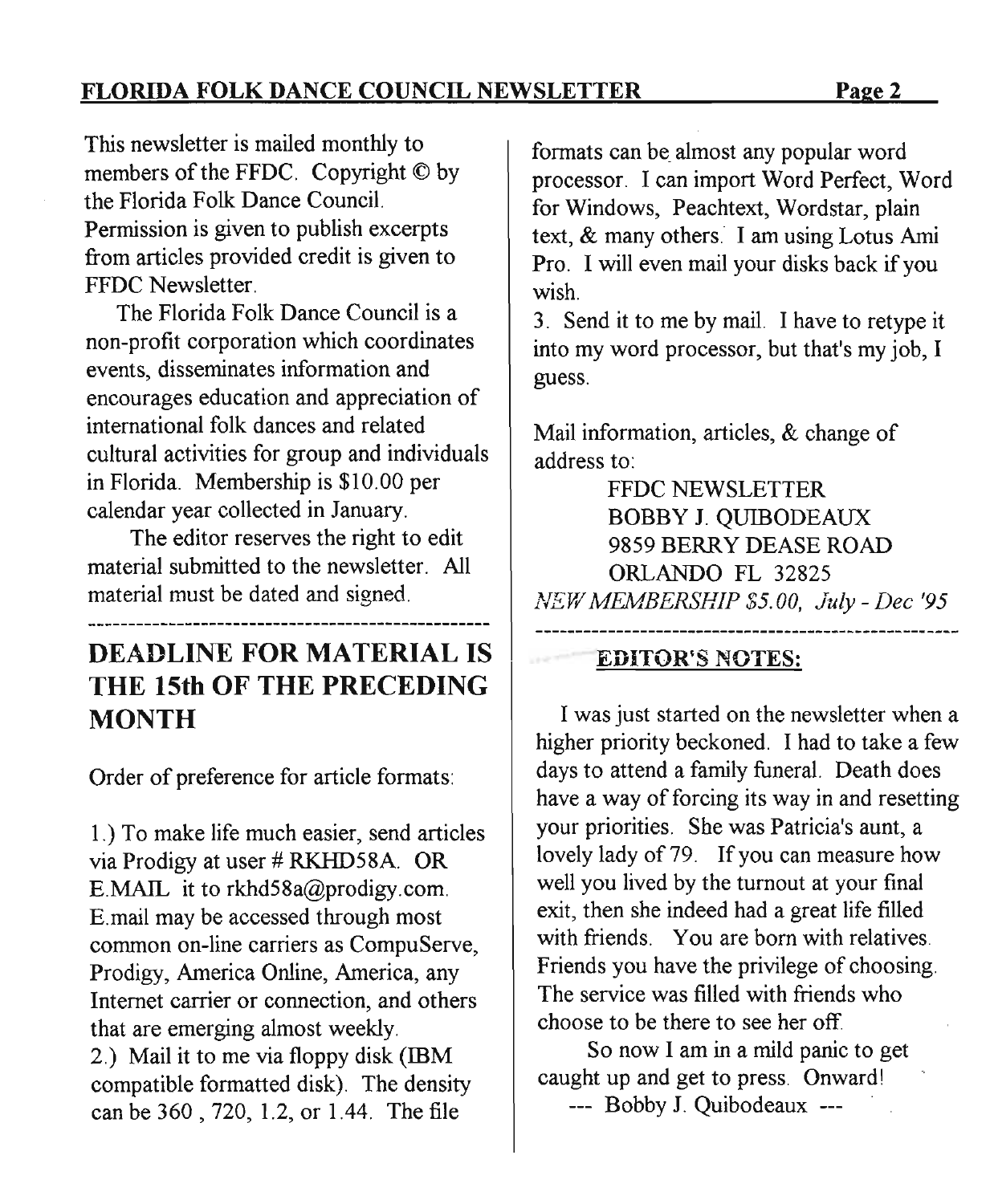#### FLINGING OURSELVES INTO FALL

A warm and happy time was had by all at the Most Excellent Dance Marathon in Deland, Saturday, November 11. The sumptuous luncheon repast also served supper amply, with a plethora of rice dishes and desserts to fill up any vacancies of the appetite.

The statewide aspect of FFDC and the event will be highlighted in the photograph taken by a Daytona Beach newspaper of four of us flying through Kreuz Koenig.: Andy Pollock, President from Tampa, Edwina Scinta, Orlando, John Ward, Gainesville, and D.A. Tyler, (the only one) from Sarasota.

Marie Armstrong, visiting the Senyks from Canada, entertained us at lunch with several folk songs. I feel dancing and singing are natural companions and would like to see this combination incorporated at all our events--and not just because I know a zillion folk songs and enjoy teaching them, either!

This brings up the music end of dance. Since we in the U.S.A. have given up our birthright to sing, and would therefore never think of so accompanying ourselves as is done in other countries, we are utterly dependent upon technology to provide. It takes a lot of work to haul all those tapes and equipment from one place to another, and I'm grateful there are those who do it.

What is severely neglected, and seemingly ignored by most, is the QUALITY of the sound. Strident, blurred, scratchy, raucous noise is not music! Its jarring unpleasantness takes much of the pleasure

out of dancing. Sound is a forming force, and contributes strongly to the way we function and to our sense of well-being. It should not be sloughed off because we're impatient to dance.

Not only do we need to replace old tapes (there are those who keep masters and would be happy to make copies), but the sound systems should be placed and balanced for the hall before the event to prevent the excruciating noise that often passes as accompaniment.

The same goes for microphones. They are different. Some need to be held close; others will blare and fog the voice at too-close range. Learn how the one to be used is most effective and show everyone who uses it how to hold it so dance instructions can be easily heard.

These are important and, in my experience, very often neglected aspects of every event or performance. Discipline might improve and people be more inclined to listen politely when taught. One will certainly dance better and with enhanced energy when accompanied by beautiful sound. Let's do it! It's worth working for. Here's to more and even better dance parties!

---- D.A. Tyler ----

P.S. Who has the sing-along sheets made for camp several years ago? They could be generally incorporated.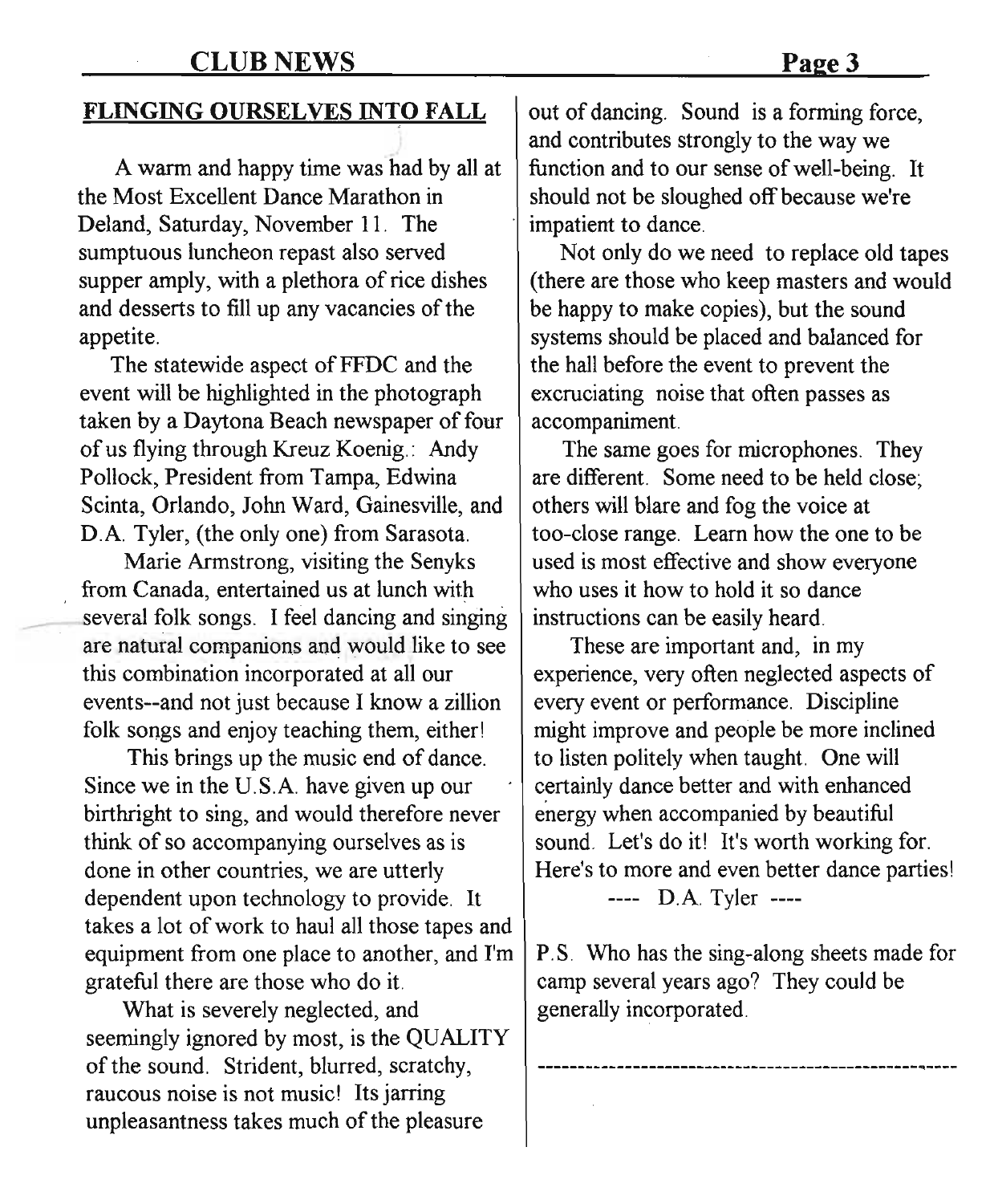#### CLUB NEWS PAGE

#### Subject: Hi

I hope this message reaches you. I've tried to get a message to Pat. The E-mail address she gave me is hender@mail.firn.edu but when I sent her a message, it was returned. Have I made a mistake? It was great seeing you both. It was great dancing with such a large group of enthusiastic dancers. I'm looking forward to my visit on 12/7 (to Orlando). Any special advice on where to park? One end of the mall? Also, can you tell me a back way from International Drive, so that I can avoid the interstate. Thanks! Hope to hear from you soon. Love, Andi

---- Andi Kapplin Supermom ---- Try : henderp@maiLfirn.edu Reply: Where to park? The easiest is the main entrance located at Lee Read and 17-92. Looking forward to seeing you. 

# **HOGTOWN HYPERBOLES**

(Gainesville)

Our float for the annual University of Florida Homecoming Parade was a great success due to the efforts of a dedicated group of folks. Toshi used his garage and living room as a workspace for the props on the float which included a large globe of the world, a satellite dish, and a satellite relay. Then he had the flatbed trailer in his driveway about a week before the parade so that things could be assembled. All went well and at 11 o'clock the day of the parade, we

went to the main parking lot at the O'Connell Center and waited to "go on". Those who assisted with the float included: Toshi, Tom, Rob, Jenna, Karen, Toni, Cynthia, Rosellen, Dea, Sarah, and me. I hope I haven't forgotten anyone. There were about 20 who rode on the float during the parade and about 8 of us who jumped on and off the float to dance in the street beside the float. It was an exhilarating experience. As our placement in the parade was better this year we had a much larger audience. Incidentally the Homecoming Parade theme was "Calling All Gators" - not very unique. Our float theme was "Calling International". Pam lent us some old phones and we made many "calls" as we rode down University Avenue. The very fine banner we had on the float was due to Karen's and Jack's efforts. Karen took our banner from last year back to St. Pete and Jack made up a new one (well designed) of the same size and then Karen Federal Expressed the new banner to Toshi.

Barbaros came into Gainesville at 11:30 p.m. on October 26. Margaret, Wanda, two of his former students, and I met him at the airport. He looks wonderful and has not changed much since he was here about 12 years ago. He joined us dancing on Friday night and afterwards a small group went to Margaret's where we sat around her dining room table and reminisced and caught up. Barbaros is still a fantastic dancer and it was a pleasure to see him lead his favorite dances such as Radomirsko Horo. We shall miss him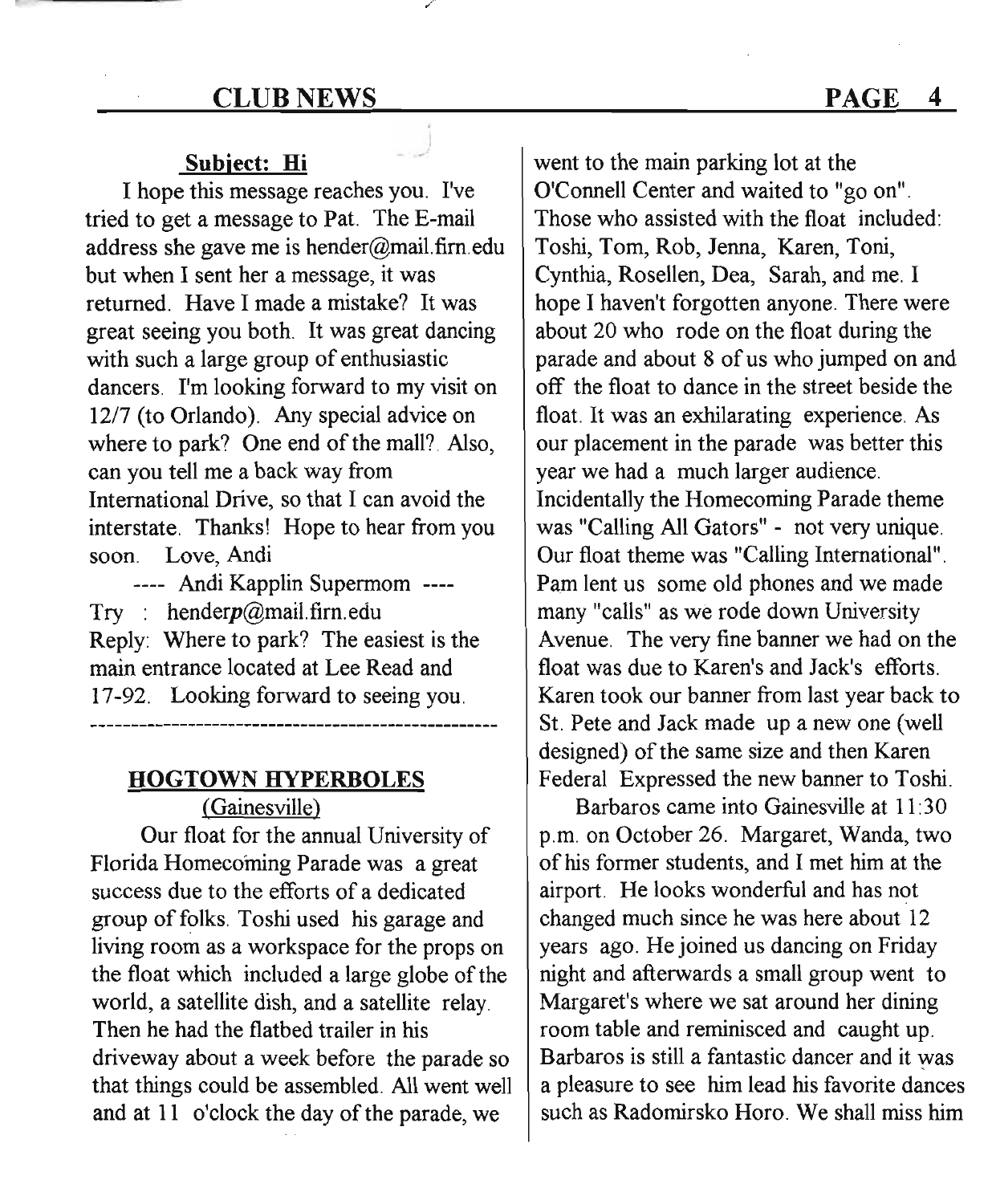) but all of us will keep in touch via E-mail.

We had another surprise visitor on Friday evening. Shiow-Min Lin who danced with our group about three years ago was in Florida doing consulting work and he stopped by to folk dance and visit. He lives and works in Washington, D.C. Andy also came by this same Friday night. All in all it was a festive evening. Pam Cole had a house warming/Halloween party at her new home. Her home is very nice and all of us had a lot of fun dancing, eating the great food (folk) dancers always seem to be great cooks), and talking. Tom Whitmore, who has been dancing with us about a year now, started teaching the tango to interested members of the group. The lessons have been very successful. Tom is a good teacher and folks are very enthusiastic about learning this dance form. John Ward, Arlene Fradkin, and I attended the Fall Fling in DeLand this past Saturday. All three of us had a marvelous time and I kept wondering why I hadn't tried to attend more of these "flings" in recent years. It was so enjoyable to see old friends such as Myriam Lemay and John and Barbara Daly who used to dance with us. I only wish more of the Gainesville group had attended. I kept passing out flyers almost every week. We are telling everyone how much fun we had so perhaps we can persuade more to attend in the future. Bye for now.

ORLANDO NEWS. OIFDC

About a dozen dancers from Orlando enjoyed the Fall Fling in Deland. We were happy to share our new sound system with a CD player with 40 watts a channel. Dancers who had never danced to music on CDs have done so now! Bobby and I have collected three folk dance CDs--a Bulgarian one by Jaap and Atanas, an international one, and one called a Greek Party. Hopefully, someday soon, groups will be making their own CDs as we make tapes now. Digitizing music will preserve the quality (as long as the original is a good one!) and may address some of the problems D.A. referred to elsewhere in this newsletter.

We welcomed Annette Brand from Canada back for the month. She found plenty of dancing between Israeli, international, and the Fall Fling. She also joined Frank and Mickey Cross, Deane Jordan, and Pat Henderson for a show and teaching at a middle school on November 8. Other group news includes bidding farewell to Larry Wartell for a month as he visited family in New York before joining his son in England for a few weeks.

---- Pat Henderson ----

--- Joyce Dewsbury ----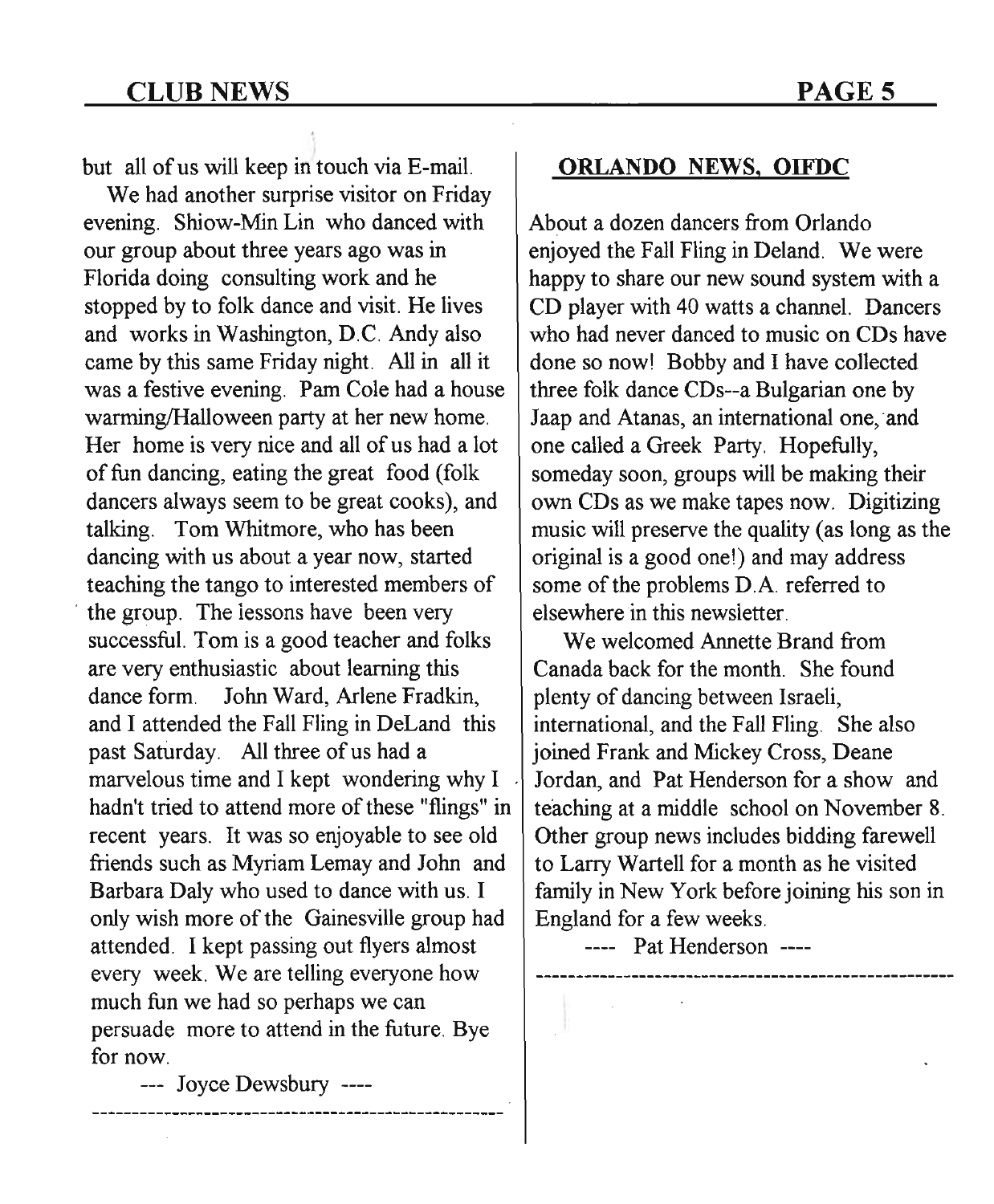# .CLUB NEWS

### South Brevard International Folk Dancers

The Fall Fling is history and we hope you enjoyed it as much as we did. More people got there early and more people stayed late than in past years. Wonderful dance floor! The food was great! I hope you all got a chance to request and do your favorite dances. I hope you renewed old friendships and started new ones.

It takes a lot of cooperation on everyone's part to have a successful dance party and we want to thank you all for making it a tremendous success. It takes the advance planners and publicity people, it takes courtesy and consideration on the request board, it takes someone to run the equipment, it takes kitchen helpers to get the food on the tables and put it away afterward, it takes volunteers to set up and take down the tables and chairs, and it takes a lot of cleanup and rearranging to get the hall back into shape at the end of the evening. Everyone was very generous in volunteering and making everything go smoothly.

One of the unexpected highlights for me was when Marie Armstrong played her guitar and sang "Didn't I Dance in my Day". It reminded me that you have to create those dance memories while you can. It was a treat to have her there with us.

Interested in the statistics? We had 49 dancers this year and I think that is a new record for Fall Fling. We did about 155

dances. If there's room in the newsletter, I'll include a list of what we danced.

We had two items left behind this year. I have a container of blue ice and a nylon jacket. Please let me know if they're yours and we'll make arrangements to get them back to you.

---- Joan Washington ----

#### OLD - TIME DANCE

The Tampa Friends of Old Time Dance will offer a contra dance on Saturday, Dee 9, 1995, from 7:30 - 11:30 PM, at the USF University Center Ballroom, 4202 East Fowler Ave., Tampa, Fl. In addition,, there will be an Advanced Contra Dance Workshop from 6:30 - 7:30 prior to the contra dance.

Admission is \$8.00 for both events; \$7.00 for the dance only; \$5.00 for students and seniors. Live music will be performed by Sawdust Stompers from Orlando. The special guest caller will be Kathy Anderson of Ohio.

All dances are taught, and no experience or partner is necessary for the dance. Newcomers are welcome and should come for beginners instruction from 7:30 - 8:00 PM. For more information, call 685-6984 or the Dance Hotline at 852-9150.

The Tampa Friends of Old Time Dance offer regular contra dances on the second and fourth Saturday of every month.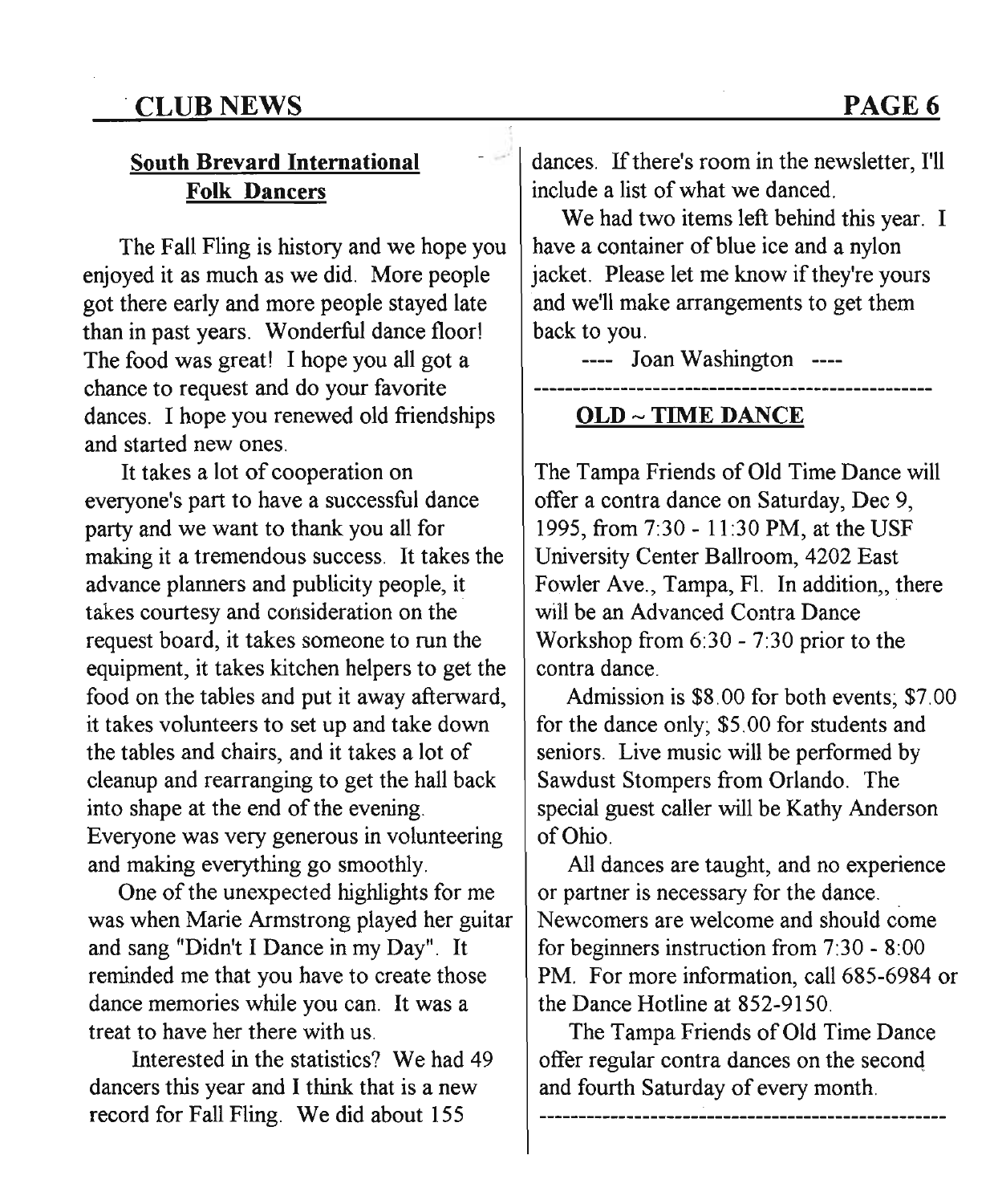